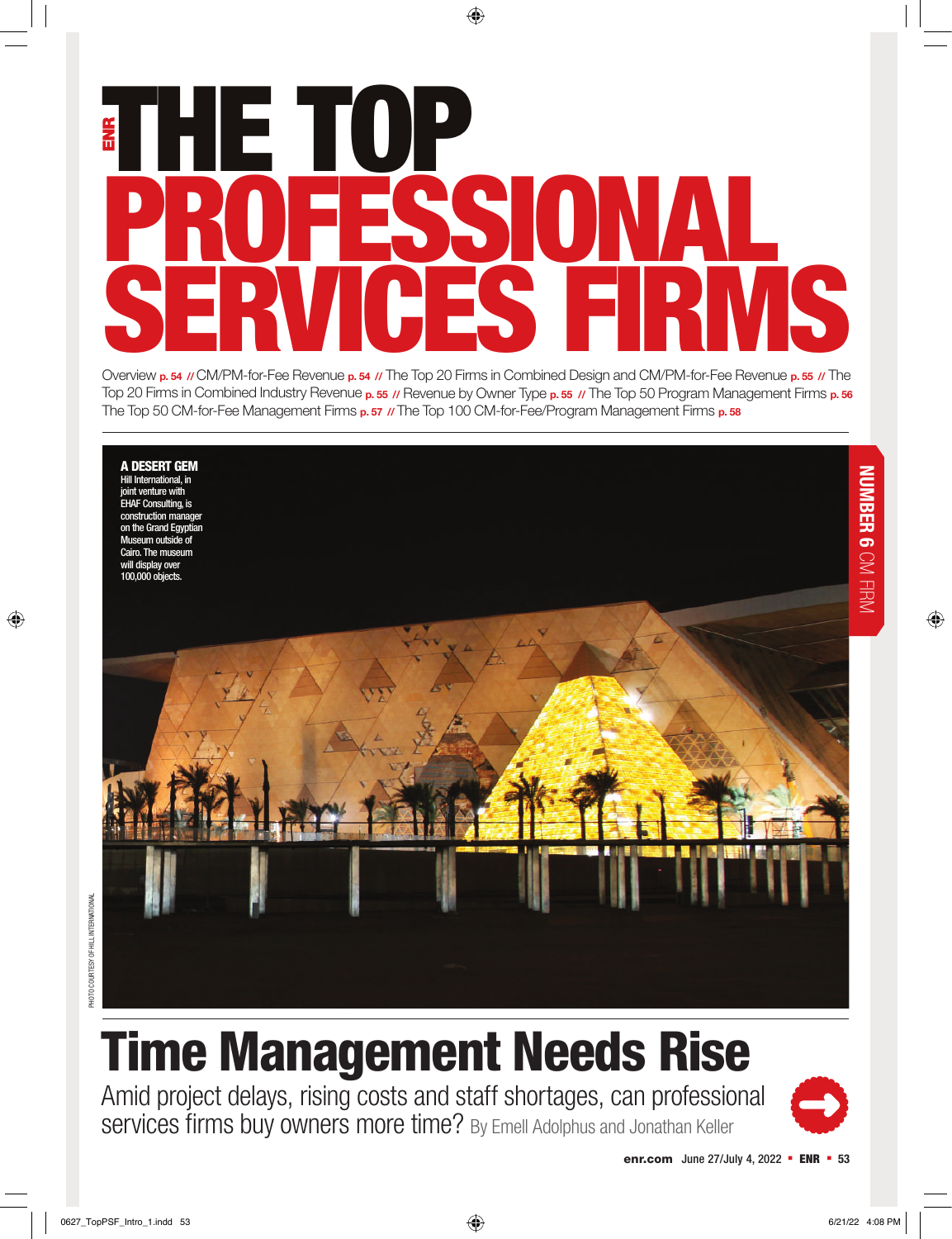# THE TOP PROFESSIONAL ES FIR

s supply chain disruptions threaten to shelve some projects completely, more owners are using professional services firms to help reconfigure limited staff resources and keep schedules moving forward. But in a construction completely, more owners are using professional services firms to help reconfigure limited staff resources and keep schedules moving forward. But in a construction market where materials shortages and cost volatility are quickly becoming the norm, firms find the most precious resource is time.

With speed to market a top priority for many project teams, professional services firms must be ready whenever owners say go, says Ron Stupi, senior vice president and COO of North American building and infrastructure for Bureau Veritas, the French power, utility and environmental services firm.

"We must be prepared to execute once budgets, contractors and materials are in place," he says. Pulling project components together under tight time frames requires flexibility on all sides—or everyone will be forced to hurry up and wait, Stupi emphasizes. On a recent project with a 40% cost increase, he says



For expanded content on the ENR Top Lists, see ENR.com/ toplists.

the owner's flexibility on choice of vendors and materials helped skirt supply delays and get schedules back on track.

"They had made commitments to financial markets and clients, but could not deliver. Our challenge was to find alternate suppliers for materials and contractors, and shift the building methods to meet their schedule," he says. "The supply chain had many more components and moving parts to manage, creating tremendous complexity."

This year, revenue for 2022 Top 100 Professional Services Firms increased across the board, with total

## CM/PM Fees Rebound

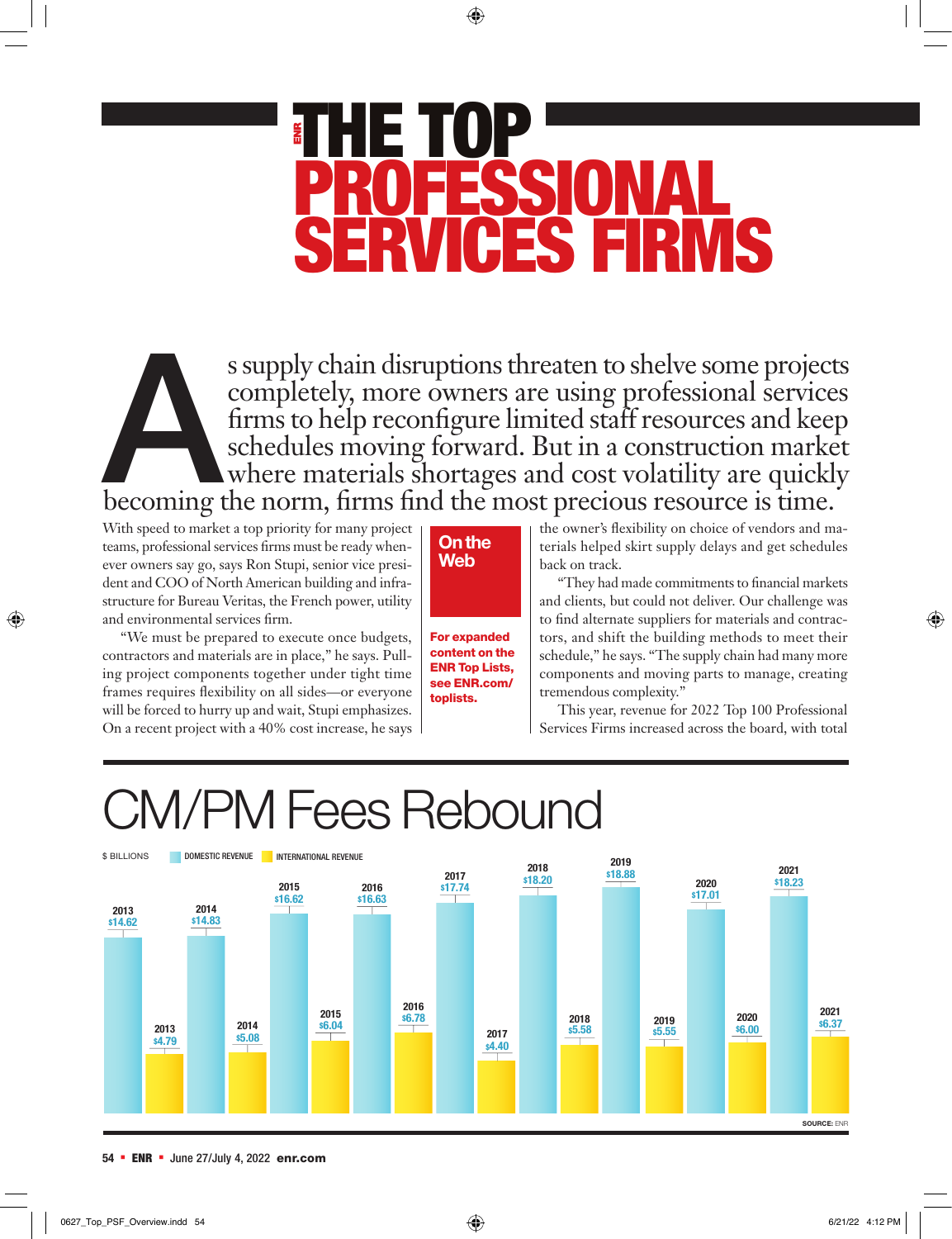

#4

revenue up by 6.9%, domestic rising 7.2% and international revenue increasing 6.2%. Domestic revenue is still 3.4% lower than pre-pandemic levels, but firms report that owners are slowly seeking more support to manage workloads.

As owners become more risk averse in an increasingly risky construction market, companies say managing supply chain complexity will become key.

"In the short term, our industry will have to deal with a significant shortage of labor, the unmet demand for materials, and of course, inflation," says George L. Pla, founder and CEO of Cordoba Corp., a Los Angeles-based full-service engineering firm specializing in infrastructure.

In the long term, "the main challenge is to adjust to the transition from a pandemic-era to a post-pandemic-era economy," he says. Things won't fully return to normal, but to "a drastically different new normal," says Pla, and owners will need to work with professional services firms to quickly adjust.

#### Managing Roles and Revenues

Looking ahead, Top 100 execs see opportunities for professional services firms to increase market share, especially in the areas of design and construction.

Of this year's Top 100 firms, 91 firms had higher revenue this year than last year's equivalently ranked firms. Median revenue increased 7.45%, to \$46.85 million, from \$43.6 million reported last year.

With increasing role distinctions placed on construction management (CM) versus program management (PM), CM revenue numbers are now parceled out to examine short- and long-term trends (see chart, p. 57). Total CM revenue is \$7.72 billion.

Total PM revenue increased 5.73% to \$16.23 bil-



#### The Top 20 Firms in Combined Design and CM-PM Professional Services Revenue

|                         |                                                          |                          | 2021 REVENUE IN \$ MIL.          |                                |
|-------------------------|----------------------------------------------------------|--------------------------|----------------------------------|--------------------------------|
| <b>RANK</b><br>2022     | <b>FIRM</b>                                              | DESIGN<br><b>REVENUE</b> | CM/PM-FOR-<br><b>FEE REVENUE</b> | <b>TOTAL</b><br><b>REVENUE</b> |
| 1                       | JACOBS, Dallas, Texas                                    | \$10,691.3               | \$3,401.3                        | \$14,092.6                     |
| $\overline{2}$          | AECOM, Dallas, Texas                                     | \$7,913.2                | \$1,278.8                        | \$9,192.0                      |
| $\overline{\mathbf{3}}$ | BECHTEL, Reston, Va.                                     | \$772.0                  | \$3,339.0                        | \$4,111.0                      |
| 4                       | PARSONS CORP., Centreville, Va.                          | \$1,259.5                | \$2,421.0                        | \$3,680.4                      |
| 5                       | FLUOR, Irving, Texas                                     | \$3,519.6                | \$-                              | \$3,519.6                      |
| $6\phantom{1}6$         | TETRA TECH INC., Pasadena, Calif.                        | \$3,296.0                | \$-                              | \$3,296.0                      |
| 7                       | <b>WSP USA.</b> New York, N.Y.                           | \$2,342.2                | \$709.9                          | \$3,052.1                      |
| $\bf{8}$                | HDR. Omaha. Neb.                                         | \$2,477.1                | \$324.8                          | \$2,802.0                      |
| $\boldsymbol{9}$        | <b>CBRE, Dallas, Texas</b>                               | \$16.0                   | \$2,508.1                        | \$2,524.1                      |
| 10                      | <b>WOOD, Houston, Texas</b>                              | \$2,349.8                | \$-                              | \$2,349.8                      |
| 11                      | <b>BURNS &amp; MCDONNELL, Kansas City, Mo.</b>           | \$2,126.4                | \$183.4                          | \$2,309.8                      |
| 12                      | JLL, Chicago, III.                                       | \$-                      | \$2,070.3                        | \$2,070.3                      |
| 13                      | <b>STANTEC INC., Irvine, Calif.</b>                      | \$1,774.0                | \$140.5                          | \$1,914.5                      |
| 14                      | ARCADIS N. AMERICA/CALLISON RTKL, Highlands Ranch, Colo. | \$1,361.1                | \$363.8                          | \$1,724.9                      |
| 15                      | KIMLEY-HORN, Raleigh, N.C.                               | \$1,507.7                | \$-                              | \$1,507.7                      |
| 16                      | HNTB COS., Kansas City, Mo.                              | \$1,479.1                | \$-                              | \$1,479.1                      |
| 17                      | <b>WORLEY, Houston, Texas</b>                            | \$1,397.5                | \$80.1                           | \$1,477.7                      |
| 18                      | <b>GENSLER, Los Angeles, Calif.</b>                      | \$1,369.2                | \$-                              | \$1,369.2                      |
| 19                      | <b>SNC-LAVALIN INC., Tampa, Fla.</b>                     | \$951.1                  | \$394.6                          | \$1,345.6                      |
| 20                      | <b>BLACK &amp; VEATCH, Overland Park, Kan.</b>           | \$1,226.7                | \$115.0                          | \$1,341.6                      |

#### The Top 20 Firms in Combined Industry Revenue

|                         |                                               |                                      |                                 | 2021 REVENUE IN \$ MIL.          |                                |
|-------------------------|-----------------------------------------------|--------------------------------------|---------------------------------|----------------------------------|--------------------------------|
| <b>RANK</b><br>2022     | <b>FIRM</b>                                   | <b>CONTRACTING</b><br><b>REVENUE</b> | <b>DESIGN</b><br><b>REVENUE</b> | CM/PM-FOR-<br><b>FEE REVENUE</b> | <b>TOTAL</b><br><b>REVENUE</b> |
| П                       | BECHTEL, Reston, Va.                          | \$12,953.0                           | \$772.0                         | \$3,339.0                        | \$17,064.0                     |
| $\overline{2}$          | AECOM, Dallas, Texas                          | \$6,270.1                            | \$7,913.2                       | \$1,278.8                        | \$15,462.1                     |
| $\overline{\mathbf{3}}$ | <b>THE TURNER CORP., New York, N.Y.</b>       | \$14,283.1                           | \$-                             | \$162.9                          | \$14,445.9                     |
| $\overline{4}$          | <b>JACOBS, Dallas, Texas</b>                  | Ś-                                   | \$10,691.3                      | \$3,401.3                        | \$14,092.6                     |
| 5                       | FLUOR, Irving, Texas                          | \$8,810.2                            | \$3,519.6                       | s-                               | \$12,329.8                     |
| $6\phantom{1}$          | KIEWIT CORP., Omaha, Neb.                     | \$10,679.3                           | \$996.0                         | \$-                              | \$11,675.3                     |
| $\overline{7}$          | STO BUILDING GROUP INC., New York, N.Y.       | \$9,510.0                            | \$-                             | \$-                              | \$9,510.0                      |
| 8                       | THE WHITING-TURNER CONT. CO., Baltimore, Md.  | \$8,353.5                            | \$-                             | \$12.3                           | \$8,365.9                      |
| 9                       | <b>DPR CONSTRUCTION, Redwood City, Calif.</b> | \$7,491.7                            | $S-$                            | \$-                              | \$7,491.7                      |
| 10                      | <b>SKANSKA USA, New York, N.Y.</b>            | \$6,371.8                            | \$-                             | \$162.3                          | \$6,534.1                      |
| 11                      | <b>CLARK GROUP, Bethesda, Md.</b>             | \$6,295.4                            | \$-                             | \$-                              | \$6,295.4                      |
| 12                      | <b>GILBANE BUILDING CO., Providence, R.I.</b> | \$6,074.8                            | \$-                             | \$125.2                          | \$6,200.0                      |
| 13                      | PCL CONSTRUCTION, Denver, Colo.               | \$6,046.3                            | \$-                             | \$-                              | \$6,046.3                      |
| 14                      | TUTOR PERINI CORP., Sylmar, Calif.            | \$5,938.7                            | \$-                             | \$-                              | \$5,938.7                      |
| 15                      | HENSEL PHELPS, Greeley, Colo.                 | \$5,510.0                            | \$-                             | \$-                              | \$5,510.0                      |
| 16                      | <b>THE WALSH GROUP, Chicago, III.</b>         | \$5,272.7                            | \$-                             | \$-                              | \$5,272.7                      |
| 17                      | <b>CLAYCO, Chicago, III.</b>                  | \$4,984.0                            | \$-                             | \$-                              | \$4,984.0                      |
| 18                      | JE DUNN CONSTRUCTION GROUP, Kansas City, Mo.  | \$4,917.9                            | $S-$                            | \$-                              | \$4,917.9                      |
| 19                      | HOLDER CONSTRUCTION, Atlanta, Ga.             | \$4,906.0                            | \$-                             | \$-                              | \$4,906.0                      |
| 20                      | <b>MORTENSON, Minneapolis, Minn.</b>          | \$4,830.8                            | \$-                             | \$7.1                            | \$4,837.8                      |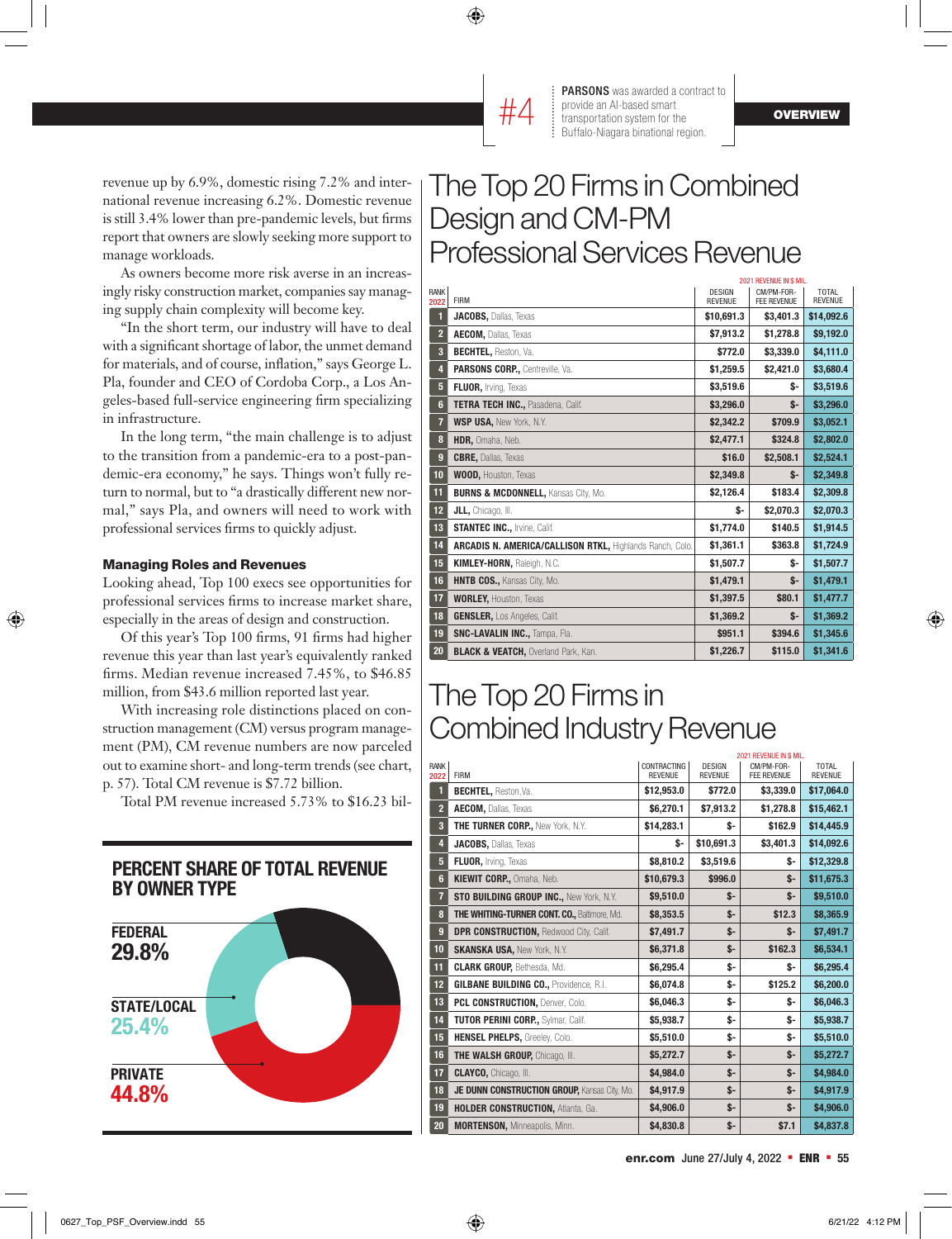### The Top 50 Program Management Firms

|                |                                                                    |                            | 2021 REVENUE IN \$ MIL. |                         |
|----------------|--------------------------------------------------------------------|----------------------------|-------------------------|-------------------------|
| RANK<br>2022   | <b>FIRM</b>                                                        | <b>DOMESTIC</b><br>REVENUE | INT'L<br><b>REVENUE</b> | TOTAL<br><b>REVENUE</b> |
| 1              | <b>JACOBS, Dallas, Texas</b>                                       | 3,101.1                    | 300.2                   | 3,401.3                 |
| $\overline{2}$ | <b>CBRE, Dallas, Texas</b>                                         | 552.4                      | 1,955.7                 | 2,508.1                 |
| 3              | JLL, Chicago, III.                                                 | 1,232.7                    | 837.6                   | 2,070.3                 |
| 4              | PARSONS CORP., Centreville, Va.                                    | 1,478.7                    | 185.9                   | 1,664.6                 |
| 5              | AECOM, Dallas, Texas                                               | 427.5                      | 641.2                   | 1,068.7                 |
| $6\phantom{a}$ | <b>BECHTEL, Reston, Va.</b>                                        | 1,026.0                    | 7.0                     | 1,033.0                 |
| 7              | <b>CUSHMAN &amp; WAKEFIELD, Chicago, III.</b>                      | 274.0                      | 417.0                   | 691.0                   |
| 8              | <b>WSP USA, New York, N.Y.</b>                                     | 384.4                      | 13.7                    | 398.1                   |
| 9              | <b>SNC-LAVALIN INC., Tampa, Fla.</b>                               | 329.1                      | 0.0                     | 329.1                   |
| 10             | HDR, Omaha, Neb.                                                   | 202.3                      | 122.5                   | 324.8                   |
| 11             | <b>HORNE LLP, Baton Rouge, La.</b>                                 | 245.0                      | 0.0                     | 245.0                   |
| 12             | <b>ARCADIS NORTH AMERICA/CALLISON RTKL, Highlands Ranch, Colo.</b> | 219.8                      | 0.0                     | 220.0                   |
| 13             | <b>BURNS &amp; MCDONNELL, Kansas City, Mo.</b>                     | 174.3                      | 9.2                     | 183.4                   |
| 14             | <b>ANSER ADVISORY, Santa Ana, Calif.</b>                           | 174.5                      | 1.9                     | 176.4                   |
| 15             | <b>APTIM, Baton Rouge, La.</b>                                     | 157.8                      | 2.6                     | 160.4                   |
| 16             | <b>CDM SMITH, Boston, Mass.</b>                                    | 107.0                      | 48.0                    | 155.0                   |
| 17             | <b>CUMMING, Seattle, Wash.</b>                                     | 128.4                      | 22.6                    | 151.0                   |
| 18             | <b>HILL INTERNATIONAL INC., Philadelphia, Pa.</b>                  | 107.0                      | 14.0                    | 121.0                   |
| 19             | <b>BUREAU VERITAS, New York, N.Y.</b>                              | 51.1                       | 46.7                    | 97.8                    |
| 20             | TURNER & TOWNSEND, New York, N.Y.                                  | 80.3                       | 0.0                     | 80.3                    |
| 21             | <b>WORLEY, Houston, Texas</b>                                      | 65.0                       | 0.0                     | 65.0                    |
| 22             | <b>STANTEC INC., Irvine, Calif.</b>                                | 61.3                       | 0.0                     | 61.3                    |
| 23             | <b>KLEINFELDER, San Diego, Calif.</b>                              | 48.3                       | 6.6                     | 54.9                    |
| 24             | <b>LABELLA ASSOCIATES DPC, Rochester, N.Y.</b>                     | 51.2                       | 0.0                     | 51.2                    |
| 25             | <b>CORDOBA CORP., Los Angeles, Calif.</b>                          | 49.2                       | 0.0                     | 49.2                    |
| 26             | <b>IPS-INTEGRATED PROJECT SERVICES LLC, Blue Bell, Pa.</b>         | 27.5                       | 20.6                    | 48.0                    |
| 27             | <b>FUGRO, Houston, Texas</b>                                       | 30.6                       | 15.4                    | 46.0                    |
| 28             | <b>BRAILSFORD &amp; DUNLAVEY INC., Washington, D.C.</b>            | 43.9                       | 0.0                     | 43.9                    |
| 29             | <b>THE RODERICK GROUP, Chicago, III.</b>                           | 43.5                       | 0.0                     | 43.5                    |
| 30             | PRO2SERVE, Oak Ridge, Tenn.                                        | 42.7                       | 0.0                     | 42.7                    |
| 31             | <b>GILBANE BUILDING CO., Providence, R.I.</b>                      | 41.1                       | 0.0                     | 41.1                    |
| 32             | <b>PFES LLC, Deerfield, III.</b>                                   | 40.7                       | 0.0                     | 40.7                    |
| 33             | <b>CAROLLO ENGINEERS INC., Walnut Creek, Calif.</b>                | 39.4                       | 0.0                     | 39.4                    |
| 34             | <b>HUNT GUILLOT &amp; ASSOCIATES LLC, Ruston, La.</b>              | 37.0                       | 0.0                     | 37.7                    |
| 35             | HPM, Birmingham, Ala.                                              | 35.8                       | 0.0                     | 35.9                    |
| 36             | <b>SEVAN MULTI-SITE SOLUTIONS LLC, Downers Grove, III.</b>         | 33.0                       | 2.8                     | 35.8                    |
| 37             | <b>BLACK &amp; VEATCH, Overland Park, Kan.</b>                     | 21.0                       | 14.0                    | 35.0                    |
| 38             | THE WEITZ CO. & AFFILIATES, Des Moines, lowa                       | 34.6                       | 0.0                     | 34.6                    |
| 39             | LEA+ELLIOTT INC., Grand Prairie, Texas                             | 31.5                       | 0.0                     | 31.5                    |
| 40             | <b>DESIGN SYSTEMS INC., Farmington Hills, Mich.</b>                | 31.3                       | 0.0                     | 31.3                    |
| 41             | <b>GREELEY AND HANSEN, Chicago, III.</b>                           | 30.8                       | 0.0                     | 30.8                    |
| 42             | MGAC, Washington, D.C.                                             | 23.9                       | 5.9                     | 29.8                    |
| 43             | VANIR CONSTRUCTION MANAGEMENT INC., Sacramento, Calif.             | 29.2                       | 0.0                     | 29.2                    |
| 44             | <b>LOCKWOOD ANDREWS &amp; NEWNAM INC., Houston, Texas</b>          | 28.5                       | 0.0                     | 28.5                    |
| 45             | <b>SKANSKA USA, New York, N.Y.</b>                                 | 28.1                       | 0.0                     | 28.1                    |
| 46             | THE VERTEX COS. INC., Weymouth, Mass.                              | 27.5                       | 0.0                     | 27.5                    |
| 47             | PMA CONSULTANTS LLC, Ann Arbor, Mich.                              | 26.8                       | 0.0                     | 26.8                    |
| 48             | <b>GAFCON INC., San Diego, Calif.</b>                              | 26.2                       | 0.0                     | 26.2                    |
| 49             | <b>CSA GROUP, New York, N.Y.</b>                                   | 25.7                       | 0.0                     | 26.1                    |
| 50             | <b>KITCHELL CORP., Phoenix, Ariz.</b>                              | 25.9                       | 0.0                     | 25.9                    |

lion this year, from \$15.35 billion last year. Domestic revenue rose 2.94%, to \$11.53 billion, and international revenue increased 13.01%, to \$4.69 billion, from \$4.15 billion last year.

For many firms, partnerships with subcontractors and suppliers have been crucial to growing their capabilities and remaining competitive under current market conditions.

On top of what IPI owner and President Kevin Ball calls a "rigorous subcontractor pre-qualification process," he says that "the current market has encouraged us to focus more intently on our relationships with engineers, suppliers and contractors."

The firm brings partners in earlier for value engineering as well as to optimize schedule and materials availability.

"Today, our conversations with clients focus more on project planning and delivery options to deliver the best results in the current environment of labor and supply chain shortages," says Ball.

Capacity and financial strength are more important than ever when selecting subcontracting partners, firms say. Partners need tangible resources to navigate supply chain issues, and firms need to be flexible to attract top talent.

"Owners with projects requiring large teams cannot staff up quickly enough, especially given the tight labor market we're experiencing," explains Scott Weaver, chief people officer of Cumming. "Where clients were once looking for one to two full-time employees, we are being asked to provide four or more."

Weaver says that he sees the trend continuing over the next three years. "Until owners have worked through their backlog of projects, they are putting increased pressure on the market and demand for top talent," he adds.

#### Infrastructure Influx

Alfred Mackey, PFES senior vice president of operations and strategy, believes that 2022 will be a redux of 2021 "regarding access to capital and managing materials constraints."

"Our [strategy] since 2012 has been to establish strong and dynamic partnerships across industries," he says. "Due to the influence the coronavirus had on the global marketplace, we have continued to mature our procurement strategies and build progressive relationships relationally as well as have production slots within international manufacturers."

Not a part of the 2021 redux is the \$1.2-trillion Infrastructure Investment and Jobs Act, which has become an X factor in the industry's competition over limited resources.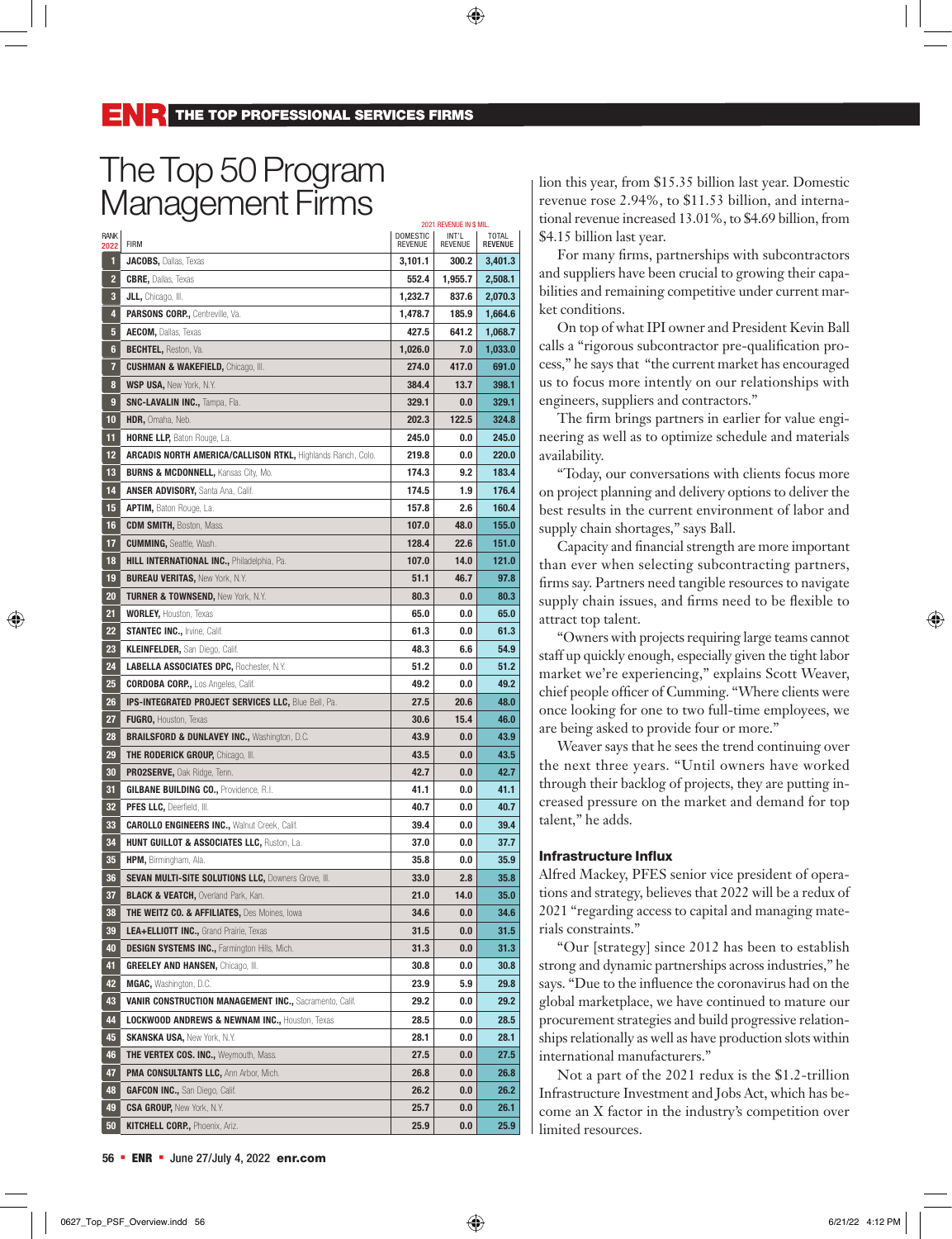

Firms anticipate that public agencies will need more third-party professional services firms to help them manage the workload. But even firms that don't complete work tied to infrastructure spending are preparing for a surge of activity across markets.

IPI is not currently in the public infrastructure market, "but we do expect that activity to put additional pressure on industry supply chains and labor availability, both at the management and craft levels," says Ball.

Anser Advisory CEO Bryan Carruthers expects growth in third-party agency CM and PM to continue as owners of capital projects and programs are faced with staffing issues and will need to turn to consultants to assist across the program lifecycle.

"We've seen strength across sectors within the Southern California market where infrastructure projects have been in the works even prior to federal funding due to [the] 2028 Olympics," he points out. "We have also seen strong demand for services within aviation nationally after a slight slowdown due to CO-VID-19 and across other transportation sectors."

The infrastructure funding law "will undoubtedly lead to a greater volume of federal and state programs and projects to pursue," says Bryan Ritch, marketing director at PMA Consultants LLC. But "timing and location of funding could prove challenging for strategic planning," he says.

"We are communicating with current infrastructure clients and researching other needs to prepare for increased work," Ritch continues.

Staffing the programs and projects is another challenge for professional services firms," he says. In his opinion, the "spending bills are extensive in their scope" but "vague on understanding the federal, state and local funding distribution process and channels."

At Hill International, the company is being asked to increasingly take on an advisory role for agencies in its core transportation business sectors of roads, rail, bridges and aviation.

"We are talking to them about how they can mature their organizations and prepare for the [infrastructure law] money," says CEO Raouf Ghali.

Agreeing with the assessments of many other Top 100 firm executives, Ghali says he also believes that supply chain delays are here to stay—at least "for a little while longer."

In order to avoid industry-wide bottlenecks, professional services firms will need to be equally pragmatic when it comes to phasing for program management and construction management projects. Says Ghali: "The sheer amount of funds that may be coming down in such a short time is not something that has been seen for quite a few decades." $\blacksquare$ 

#### The Top 50 Construction Management Firms

|                |                                                                          |                            | 2021 REVENUE IN \$ MIL. |                         |
|----------------|--------------------------------------------------------------------------|----------------------------|-------------------------|-------------------------|
| RANK<br>2022   | <b>FIRM</b>                                                              | DOMESTIC<br><b>REVENUE</b> | INT'L<br>REVENUE        | TOTAL<br><b>REVENUE</b> |
| IJ             | <b>BECHTEL, Reston, Va.</b>                                              | 2,085.0                    | 221.0                   | 2,306.0                 |
| $\overline{2}$ | <b>PARSONS CORP., Centreville, Va.</b>                                   | 205.0                      | 551.3                   | 756.3                   |
| 3              | <b>COLLIERS INTERNATIONAL GROUP INC., Encino, Calif.</b>                 | 47.1                       | 297.2                   | 344.2                   |
| 4              | <b>WSP USA.</b> New York, N.Y.                                           | 311.6                      | 0.0                     | 311.8                   |
| 5              | <b>GARDINER &amp; THEOBALD INC., New York, N.Y.</b>                      | 64.0                       | 212.0                   | 276.0                   |
| 6              | HILL INTERNATIONAL INC., Philadelphia, Pa.                               | 90.0                       | 175.0                   | 265.0                   |
| 7              | <b>ATLAS TECHNICAL CONSULTANTS, Austin, Texas</b>                        | 252.0                      | 0.0                     | 252.0                   |
| 8              | <b>BUREAU VERITAS, New York, N.Y.</b>                                    | 110.3                      | 123.3                   | 233.6                   |
| 9              | <b>THE LIRO GROUP, Syosset, N.Y.</b>                                     | 231.4                      | 0.0                     | 231.4                   |
| 10             | <b>AECOM, Dallas, Texas</b>                                              | 210.0                      | 0.0                     | 210.1                   |
| 11             | <b>THE TURNER CORP., New York, N.Y.</b>                                  | 115.5                      | 47.3                    | 162.9                   |
| 12             | <b>ARCADIS NORTH AMERICA/CALLISON RTKL, Highlands Ranch, Colo.</b>       | 143.6                      | 0.0                     | 143.9                   |
| 13             | <b>CUMMING, Seattle, Wash.</b>                                           | 122.3                      | 17.4                    | 139.7                   |
| 14             | <b>SKANSKA USA, New York, N.Y.</b>                                       | 134.2                      | 0.0                     | 134.2                   |
| 15             | <b>MICHAEL BAKER INTERNATIONAL, Pittsburgh, Pa.</b>                      | 102.8                      | 0.0                     | 103.1                   |
| 16             | <b>STV GROUP INC., New York, N.Y.</b>                                    | 99.3                       | 0.0                     | 99.3                    |
| 17             | <b>HUDSON MERIDIAN CONSTRUCTION GROUP, New York, N.Y.</b>                | 91.3                       | 0.0                     | 91.3                    |
| 18             | HAZEN AND SAWYER, New York, N.Y.                                         | 87.7                       | 0.0                     | 87.7                    |
| 19             | <b>GILBANE BUILDING CO., Providence, R.I.</b>                            | 69.8                       | 14.3                    | 84.1                    |
| 20             | <b>TURNER &amp; TOWNSEND, New York, N.Y.</b>                             | 80.9                       | 0.0                     | 80.9                    |
| 21             | <b>BLACK &amp; VEATCH, Overland Park, Kan.</b>                           | 68.2                       | 11.9                    | 80.0                    |
| 22             | <b>STANTEC INC., Irvine, Calif.</b>                                      | 79.2                       | 0.0                     | 79.2                    |
| 23             | <b>CAROLLO ENGINEERS INC., Walnut Creek, Calif.</b>                      | 76.6                       | 0.0                     | 76.6                    |
| 24             | <b>EPIC MANAGEMENT INC., Piscataway, N.J.</b>                            | 76.0                       | 0.0                     | 76.0                    |
| 25             | <b>THE VERTEX COS. INC., Weymouth, Mass.</b>                             | 65.1                       | 0.0                     | 66.0                    |
| 26             | <b>SNC-LAVALIN INC., Tampa, Fla.</b>                                     | 65.5                       | 0.0                     | 65.5                    |
| 27             | MGAC, Washington, D.C.                                                   | 56.0                       | 4.0                     | 60.0                    |
| 28             | <b>KRAUS-ANDERSON CONSTRUCTION CO., Minneapolis, Minn.</b>               | 55.0                       | 0.0                     | 55.0                    |
| 29             | <b>MCDONOUGH BOLYARD PECK INC. (MBP), Fairfax, Va.</b>                   | 50.0                       | 2.6                     | 52.5                    |
| 30             | <b>BOWERS + KUBOTA CONSULTING INC., Waipahu, Hawaii</b>                  | 52.3                       | 0.0                     | 52.3                    |
| 31             | <b>PROJECT MANAGEMENT ADVISORS INC., Chicago, III.</b>                   | 47.1                       | 0.0                     | 48.0                    |
| 32             | <b>VANIR CONSTRUCTION MANAGEMENT INC., Sacramento, Calif.</b>            | 44.3                       | 0.0                     | 44.3                    |
| 33             | <b>KITCHELL CORP., Phoenix, Ariz.</b>                                    | 42.1                       | 0.0                     | 42.1                    |
| 34             | <b>KLEINFELDER, San Diego, Calif.</b>                                    | 41.9                       | 0.0                     | 41.9                    |
| 35             | <b>GREENMAN-PEDERSEN INC. (GPI), Babylon, N.Y.</b>                       | 38.9                       | 0.0                     | 38.9                    |
| 36             | <b>TOLUNAY-WONG ENGINEERS INC., Houston, Texas</b>                       | 38.2                       | 0.0                     | 38.2                    |
| 37             | HENDERSON ENGINEERS INC., Lenexa, Kan.                                   | 37.8                       | 0.0                     | 37.8                    |
| 38             | <b>MWH, Broomfield, Colo.</b>                                            | 37.4                       | 0.0                     | 37.4                    |
| 39             | <b>PSOMAS, Culver City, Calif.</b>                                       | 37.4                       | 0.0                     | 37.4                    |
| 40             | <b>TECTONIC ENG'G CONSULT. GEO. &amp; SURVEYORS, Mountainville, N.Y.</b> | 36.5                       | 0.0                     | 36.5                    |
| 41             | <b>CHINA CONSTR. AMERICA/PLAZA CONSTR., Jersey City, N.J.</b>            | 35.7                       | 0.0                     | 35.7                    |
| 42             | <b>GHIRARDELLI ASSOCIATES INC., San Jose, Calif.</b>                     | 35.3                       | 0.0                     | 35.3                    |
| 43             | <b>SAVIN ENGINEERS PC, Pleasantville, N.Y.</b>                           | 35.1                       | 0.0                     | 35.1                    |
| 44             | OAC SERVICES INC., Seattle, Wash.                                        | 34.7                       | 0.0                     | 34.7                    |
| 45             | <b>INFRASTRUCTURE CONSULTING &amp; ENGINEERING PLLC, Columbia, S.C.</b>  | 34.3                       | 0.0                     | 34.3                    |
| 46             | <b>SHIEL SEXTON CO. INC., Indianapolis, Ind.</b>                         | 34.0                       | 0.0                     | 34.0                    |
| 47             | <b>BOSWELL ENGINEERING INC., South Hackensack, N.J.</b>                  | 33.5                       | 0.0                     | 33.5                    |
| 48             | <b>HUNTER ROBERTS CONSTRUCTION GROUP LLC, New York, N.Y.</b>             | 32.0                       | 0.0                     | 32.0                    |
| 49             | <b>EISMAN &amp; RUSSO INC., Jacksonville, Fla.</b>                       | 31.8                       | 0.0                     | 31.8                    |
| 50             | <b>CORDOBA CORP., Los Angeles, Calif.</b>                                | 31.3                       | 0.0                     | 31.3                    |
|                |                                                                          |                            |                         |                         |